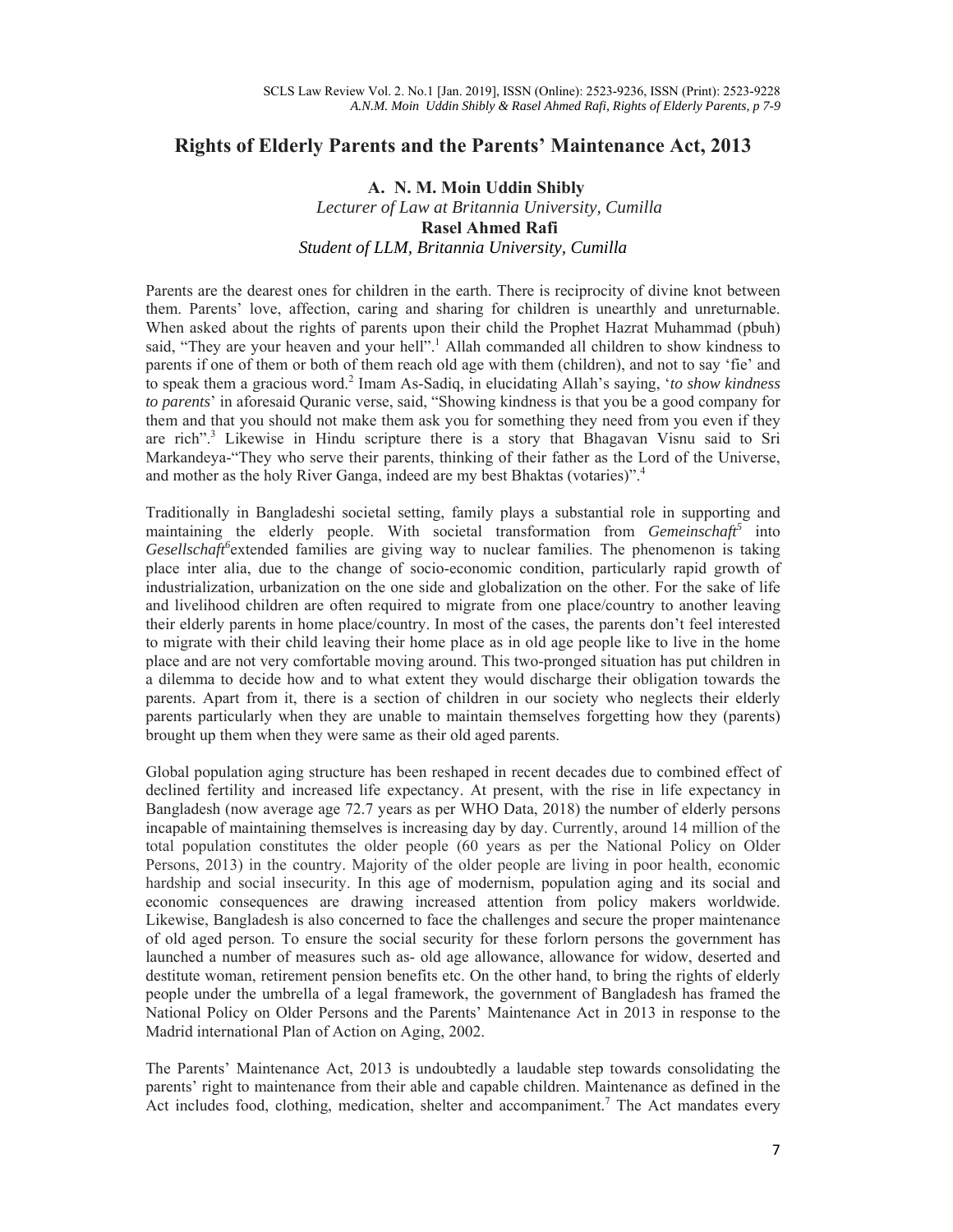child to ensure maintenance for their parents and in parents' absence, for their grandparents (paternal and maternal).  $8$ As per section  $3(4)$ , the parents or either of them should not be compelled to live in any old age home or elsewhere jointly or separately against their will. The children are enjoined to maintain regular communication with the parents and to manage necessary medication and also to take care of them.<sup>9</sup>If either of the parents or both live separately from children, each child is required to visit either or both regularly.<sup>10</sup> In case of separate living of the parent(s), the children shall give them a reasonable amount of money from their daily or monthly or yearly income.<sup>11</sup>Any child infringing any provision of sections 3 and 4 of the Act is said to have committed an offence there under. Section 5 prescribes punishment of fine extending to Tk. 1 lac, or in case of failure to pay the said fine, 3-month imprisonment, for default of purveying maintenance to the parent(s) and in their absence, to grandparent(s) as aforesaid. In case of obstruction or non-cooperation from son's wife or daughter's husband or children or any other relatives, such person shall be liable as abettor to the same punishment. Any parents or parent not provided with maintenance by the children can file a written complaint with the court of  $1<sup>st</sup>$  class judicial magistrate or metropolitan magistrate.<sup>12</sup>The offences under the Act are cognizable, bailable and compoundable.<sup>13</sup>

In addition, such parent(s) can bring a civil suit to the Family Court<sup>14</sup> for maintenance against their son or daughter who does not maintain him//her. In a case<sup>15</sup> the Appellate Division held that "Children in easy circumstances under Mohammedan Law are bound to maintain their poor parents, although the latter may be able to earn something for themselves. These poor parents may also file a suit in a family court for maintenance under the Ordinance of 1985 under circumstances enjoined by Mohammedan law." Under Mohammedan Law children in easy circumstances are bound to maintain their poor parents, although the latter may be able to earn something for themselves.16A son though in straitened circumstances is bound to maintain his mother, if the mother is poor, though she may not be infirm.<sup>17</sup> On the other hand, a son, who, though poor is earning something, is bound to support his poor father who earns nothing.<sup>18</sup>Similarly a person is bound to maintain his paternal and maternal grandfathers and grandmothers if they are poor but not otherwise, to the same extent as he is bound to maintain his poor father.<sup>19</sup>

The Act has some drawbacks. It is a penal law. It does not directly empower the court to order the children to provide maintenance to their parents. It does not also provide for the maintenance of adoptive or childless parents. The Act does not speak of by whom and how 'reasonable amount of money to be paid by child' is to be determined. It does not also clarify whether the parent(s)would get 'fine money'.

From a survey<sup>16</sup> conducted on the mass people's awareness of the Act, it reveals that 98% people don't know about this law and only 2% is informed thereof. Of the informed ones, 22% was female and 78% male. It indicates that the Act is poorly circulated resulting in its frustrating application. In this survey, it is also seen that there are so many parents who are not interested to file a case against their child in spite of not providing maintenance to them. According to the survey, about 46% parents are interested to file case against their child for not defraying maintenance and on the contrary, 44% parents think that they won't file any case for maintenance because if they do so, then their beloved child will be punished. On the other side, 10% percent parents have no comment regarding this issue. About the monetary fine of one lac taka, 54% parents said that this provision is perfect and 38% parents think that it should be increased while 8% parents think that this amount of fine should be decreased. When asked about the term of imprisonment provided for in this Act 60% of parents thinks that 3 (three) months imprisonment is perfect and 34% of parents thinks that the duration of imprisonment is needed to be increased whereas only 6% of parents says that it is necessary to minimize the duration of punishment.

In fine, it is undeniable that the Act is a timely welfare legislation. But it has failed to bring forth the intended outcome due to its poor circulation among the mass people and the lack of required